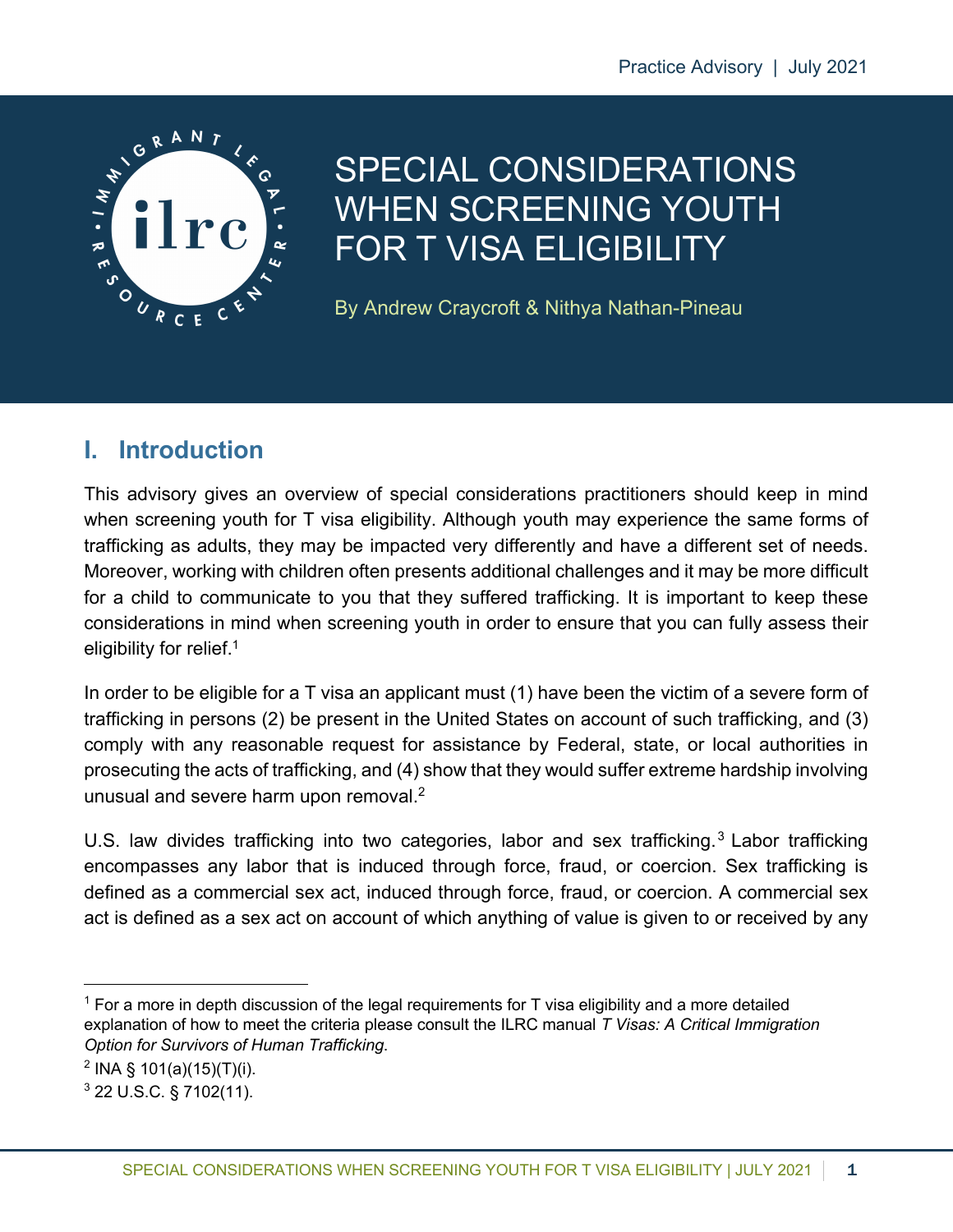person.4 For example, young people are sometimes forced to engage in sex acts in exchange for safe passage into the United States.

Some of the T visa requirements are different for youth applicants.<sup>5</sup> It is not required to show force, fraud, or coercion for sex trafficking involving children under the age of eighteen.<sup>6</sup> Because a person under the age of eighteen cannot consent to a commercial sex act, any instance where a person under the age of eighteen is induced to perform a commercial sex act constitutes trafficking. Additionally, it is not required for a child who is under eighteen years of age to comply with law enforcement assistance requests.<sup>7</sup>

# **II. Working with Youth**

According to a 2016 Freedom Network survey, 17% of respondent survivors of trafficking were under the age of eighteen and 9% of respondents were minors who suffered sex trafficking. $8$  As is the case for adults, trafficking of youth can take on many different forms and encompasses many different types of work. Youth are vulnerable to the same types of exploitation as adults who experience trafficking. Trafficking scenarios that affect youth include sex work and unlawful activities, such as drug trafficking or smuggling. It may also include legal activities such as domestic work, caregiving, agriculture, restaurant work, and other forms of labor.9 There are also many forms of trafficking that are specific to youth or primarily impact youth. Youth may be trafficked by an adult family member or caretaker, forced to enter into servile marriage, or forcibly recruited to serve as child soldiers.

### **A. Youth Survivors of Trafficking and Trauma**

Working with youth survivors of trafficking presents a different set of considerations from working with adult survivors. While trafficking survivors suffer a tremendous degree of trauma, its impact is especially pronounced for youth and may impact their development. However, being able to discuss this past trauma is often necessary and central to their claim for relief. You should be

<sup>4</sup> 22 U.S.C. § 7102(4).

<sup>5</sup> Kids in Need of Defense, KIND Manual Chapter 7: T-Visa Relief, https://supportkind.org/wpcontent/uploads/2015/04/Chapter-7-T-Visa-Relief-107.pdf.

<sup>6</sup> 22 U.S.C. § 7102(11)(A).

 $^7$  INA § 101(a)(15)(T)(i)(III)(cc).

<sup>8</sup> Freedom Network, 2016 Freedom Network Member Report (2016), https://freedomnetworkusa.or g/app/uploads/2016/12/Member-Report-2015-Electro nic-Version.pdf.

<sup>&</sup>lt;sup>9</sup> Stephanie Richard, Carolyn M. Kim, & Erika Gonzalez, T Nonimmigrant Visas and Adjustment of Status for Victims of Human Trafficking: A Practical Guide to the Relevant Statutory Changes and Updated Regulations, Immigration Briefings, Issue 17-08, Aug. 2017, 3, https://www.castla.org/wpcontent/themes/castla/assets/files/reutgers-immigration-stephanie-richardIB-aug2017-08-17-final.pdf.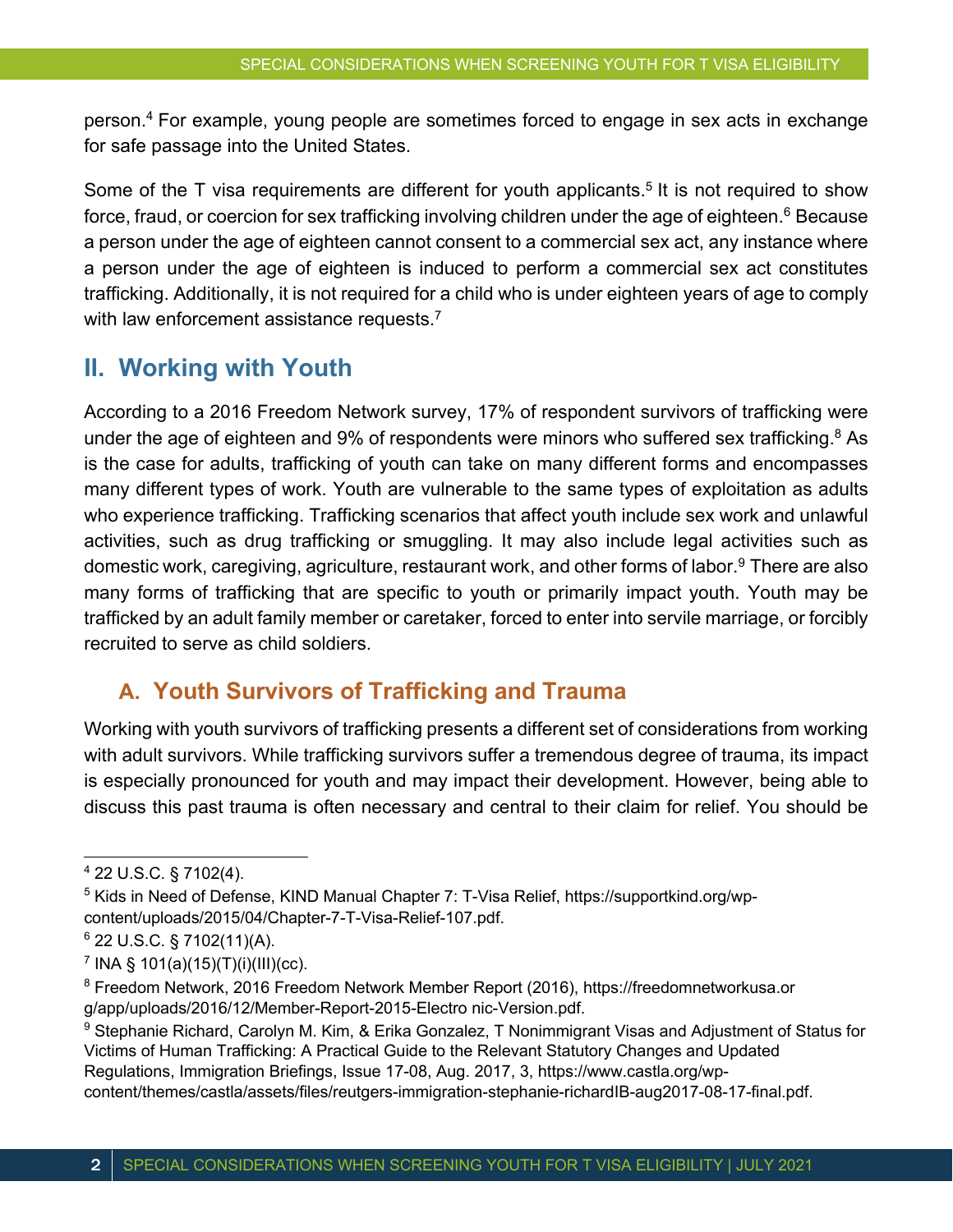mindful of any trauma the child may have experienced and consider your approach carefully to minimize retraumatizing them while ensuring communication. Many of the interview strategies and techniques that help minimize re-traumatization in adults can help with children as well.

You should tailor your approach depending on your client's actual and developmental age. If possible, you should try to gather any available information about the youth's case prior to interviewing them.<sup>10</sup> This includes reviewing any immigration records thoroughly. If there has been a forensic interview, it can be a helpful guide as well. In addition to guiding your questions, this will also help you be more informed of your client's history of past trauma and help you plan your approach ahead of time to avoid re-traumatization.

### **B. Interview Setting**

You should consider the setting for the interview carefully to ensure that the child feels comfortable. Rather than sitting across a desk you may want to consider rearranging the space so that you are sitting side-by-side. It may be helpful to have toys, stuffed animals, or items that the child can hold during the interview. For older children, items like modeling clay, fidget toys, colored pencils or other drawing materials, blank paper, and mindfulness coloring books may be helpful. Some children find it easier to communicate difficult experiences if they can focus their attention on an object they are holding. Before the interview starts, let the child know you will be asking them questions and taking notes about their answers to help you remember them.<sup>11</sup> During the interview you should take notes in a way that ensures the child can see what you are writing down. If you are typing the child's responses on a computer, consider placing the screen where they can see it.

Some children may find it easier to communicate through drawings or diagrams. You should consider asking the child to draw as part of the interview. You can ask them to draw where they lived in their home country, their family members, or pets, before asking them to draw their journey to the United States. Drawing may help the child communicate some of their experiences that they may have a hard time saying out loud. You should begin by asking the child to draw things that are safe or comfortable for them before asking them to draw about more traumatic experiences.

While it may be helpful to interview the child's parent or guardian as well, it is important to interview the child separately from them. The child may not want to discuss parts of their experience in front of them or they may not want them to know about what they suffered. As with

 $10$  You should make a Freedom of Information Act request for your client's immigration records as well as an ORR records request for clients who were detained as children.

<sup>&</sup>lt;sup>11</sup> You should also make sure that they understand attorney-client confidentiality and know what your role is as their attorney or representative.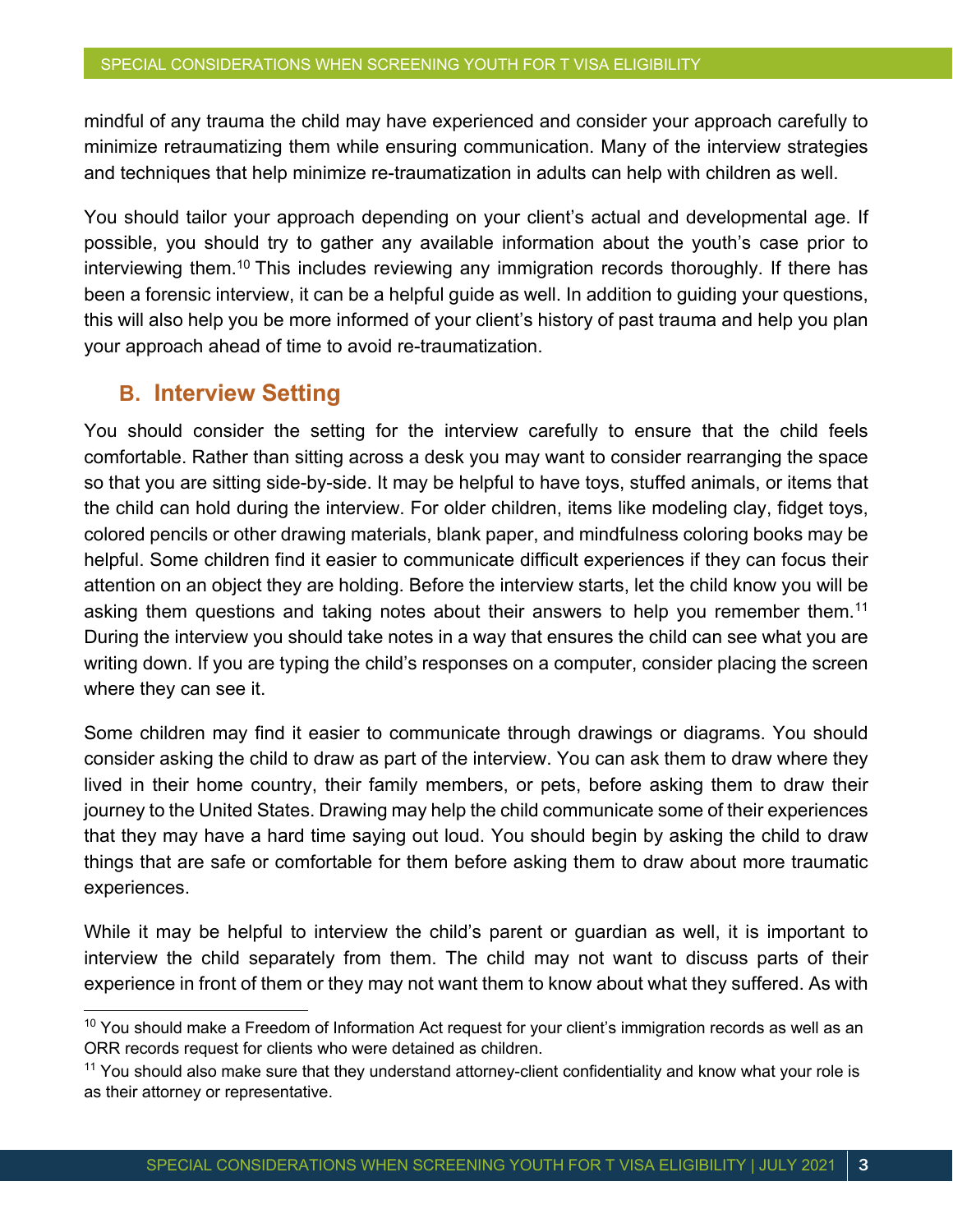adult clients, it is crucial to maintain your duty of confidentiality with child clients.<sup>12</sup> If the child does not consent to have the details of their case shared with their parent or caretaker, it may be more appropriate to keep your communication with them at a very general level. For instance, you may just want to say that you are talking about why the child migrated to the United States or working with them to prepare a declaration for their immigration case.

If feasible, you should plan to screen the child over the course of multiple interviews, especially if you have to discuss past traumatic events in order to assess their relief.<sup>13</sup> The child should know that they can set the pace of the interviews and can stop at any time.14 You should let the child know what will be covered by the interview beforehand and avoid discussing traumatic events at the very beginning and end of the interviews. If the client is seeing a mental health professional, and with their consent, you may want to let that professional know the dates you are interviewing the child so that they can provide support or schedule an appointment with them soon afterward to help them process what they discussed with you.<sup>15</sup>

### **C. Empowering Youth to Make Decisions about their Case**

You should try to give the child as much control over the interview as possible. In general, they should also be allowed to the extent possible to make decisions concerning the objectives of the case. Let them know beforehand that they can ask for a break when needed or stop at any time.

Take the time to explain your role to the child. Children especially may be unfamiliar with the role of a legal representative. It is especially important to let the child know that an attorney does not make decisions about the objectives of the representation and that they make those decisions as the client. If the child is eligible for multiple forms of relief you should walk them through the process, timeline, benefits, and drawbacks of each. You should ask the child what their priority for the case is, such as obtaining a work permit, avoiding a retraumatizing asylum

 $15$  Id.

 $12$  In many jurisdictions, attorneys are not considered mandated reporters for child abuse and may be restricted in their ability to disclose attorney-client privileged communications to report child abuse without the client's consent. The Model Rules of Professional Conduct as well as many jurisdictions' professional conduct rules do allow for disclosure of such information in emergency situations, such as "to prevent reasonably certain death or substantial bodily harm." E.g., MRPC 1.6(a). If you are unsure whether you can reveal confidential information without the client's consent to report child abuse, you should consult with your jurisdiction's ethics hotline or advisory group, especially if you believe that the child is still at risk of abuse or harm.

<sup>13</sup> *See* CAST, T Visa Assessment - Client Interview Questions for Attorneys, updated Jul. 2020, https://castla.app.box.com/v/IntakeInterviewQuestions.

 $14$  Id.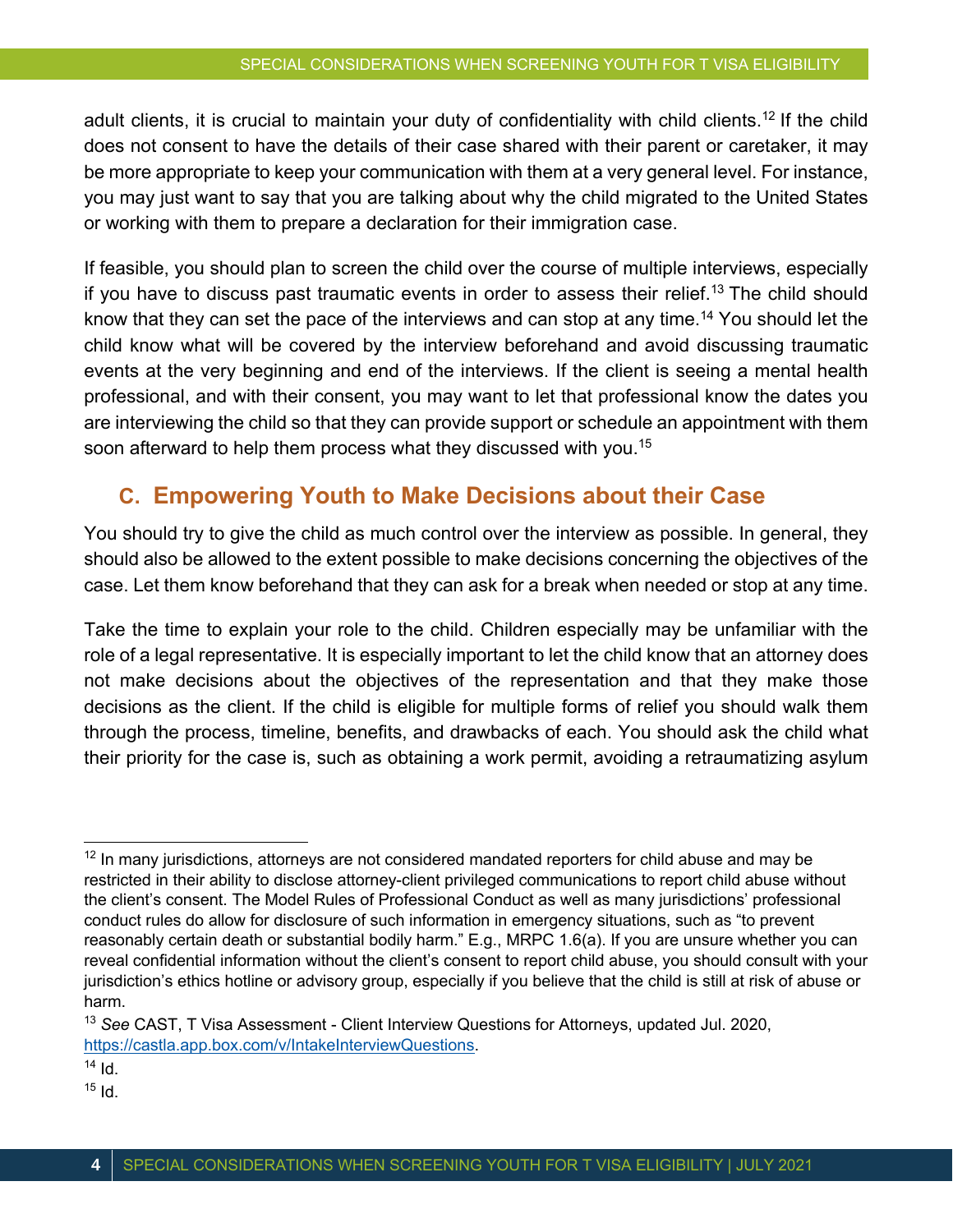hearing, or being able to petition for family members. Be mindful of the child's stated interests and avoid substituting your own judgment for that of the child.<sup>16</sup>

A child's past experiences, especially if they have suffered trafficking, can lead them to be distrustful of adults. It is important to take the time, over the course of multiple interviews, if possible, to build trust to ensure that the child can communicate with you easily. If feasible, it is best not to interview the child about traumatic experiences in their first meeting with you. If you have prior screening notes from a previous intake or interview you can let the child know that that information was shared with you and that you will have to talk about it over the course of your work together. You can add that while it may feel repetitive, it is central to your role of helping the client build a strong case and meet their goals.

## **III. Considerations when Screening Youth for Trafficking**

Practitioners should consult or develop a reliable T visa screening tool.<sup>17</sup> However, the phrasing, ordering, and content of the questions may vary depending on the facts of the case as well as the needs, past traumatization, and developmental level of the client. Especially with children, you should ensure that you phrase the questions in a way that they can understand and explain any complicated concepts or legal terms. When working with younger children it may help to use drawings to help them communicate their experiences. While a screening tool will help guide your questions, it may not capture all of the possible trafficking flags given the wide range of trafficking scenarios and the subtle ways in which traffickers, especially traffickers of youth, exercise control. Think of a screening tool as a jumping off point from which you can tailor your questions carefully based on the situation and client.

#### **NOTE: T Visa Screening Tools:**

The Coalition to Abolish Slavery and Trafficking (CAST) offers an excellent screening tool that includes trauma-informed interview tips. CAST, T Visa Assessment - Client Interview Questions for Attorneys, updated Jul. 2020, https://castla.app.box.com/v/IntakeInterviewQuestions.

It is important to keep in mind the full range of potential trafficking scenarios and settings. A child may be trafficked in their home country, in transit to the United States, while crossing the border,

<sup>16</sup> *See* Andrea Khoury, ABA Adopts Model Act on Child Representation, American Bar Association, Sept. 1, 2011,

https://www.americanbar.org/groups/public\_interest/child\_law/resources/child\_law\_practiceonline/child\_law practice/vol30/september\_2011/aba\_adopts\_modelactonchildrepresentation.

<sup>17</sup> *See, e.g.*, CAST, T Visa Assessment - Client Interview Questions for Attorneys, updated Jul. 2020, https://castla.app.box.com/v/IntakeInterviewQuestions.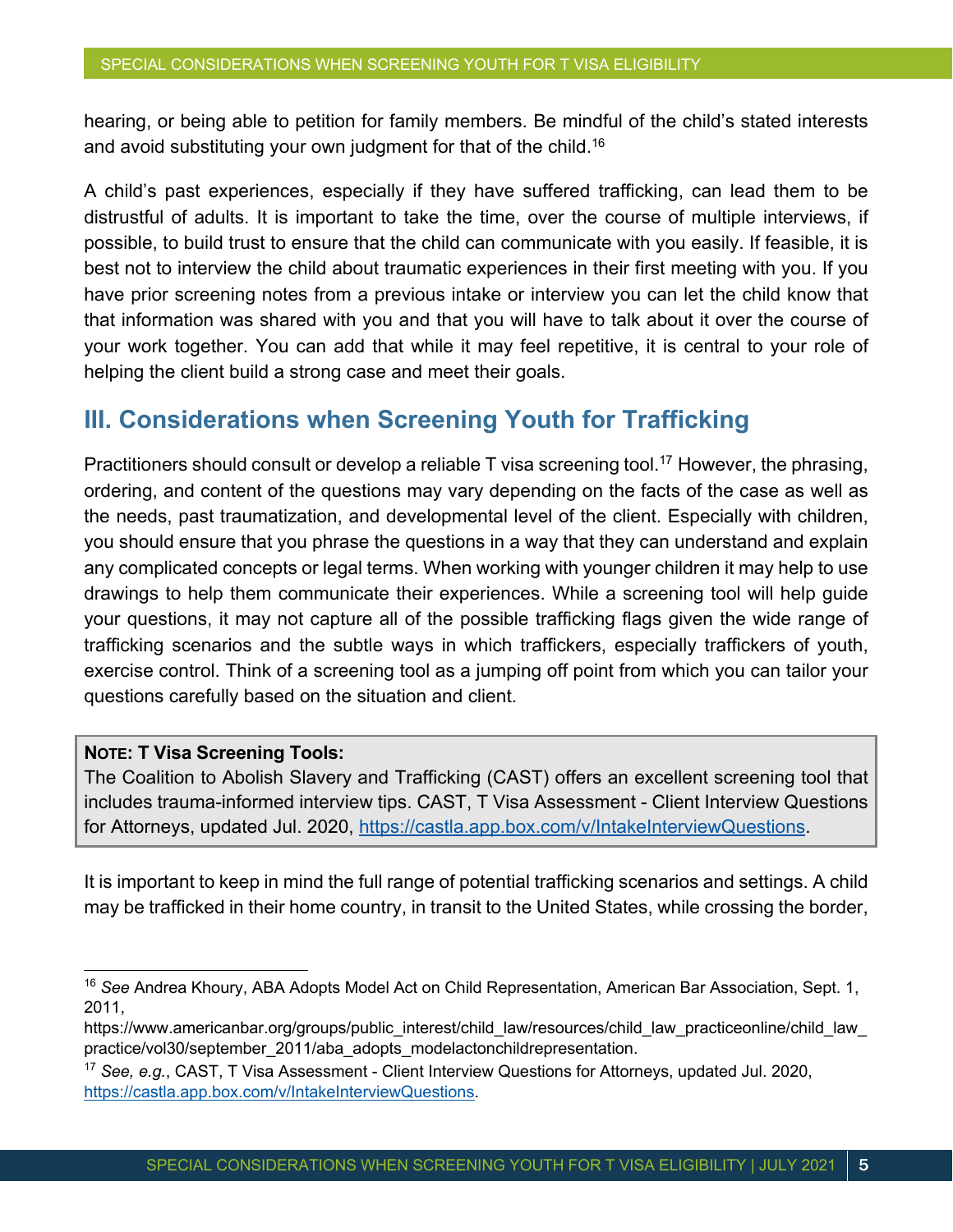or once they reach the United States. This section will explore some of the considerations practitioners should keep in mind when flagging for youth trafficking.

### **A. Child Employment**

Child employment is widespread in many countries. A child may assist family members in their work, such as agricultural work on a family farm, or they may join the formal workforce. Although underage employment alone does not meet the trafficking definition, it is trafficking if it was induced through force, fraud, or coercion. Moreover, children in the workforce are especially vulnerable to exploitation by adults. A child could also be labor trafficked by an abusive family member or caretaker. In some instances, the child may not realize that the conditions of their employment are coercive and may not characterize their experience as labor trafficking. It is key to consider the details of the child's employment arrangement, including the hours worked, if/how they were paid, whether they could refuse requests, or what consequences were imposed for disobeying directives.

Remember that if your client was ever induced to perform a commercial sex act under the age of eighteen, they have been subjected to a severe form of trafficking regardless of whether there was any force, fraud, or coercion present.

### **B. Discussing Money, Wages, and Debt**

With youth clients, it may be difficult to spot trafficking flags that have to do with money or debt. A trafficked youth may not be fully aware of their family's financial situation. Youth who owe a debt may also not fully understand the structure of their debt arrangement, making it more difficult to identify whether it constitutes debt bondage or peonage, which are both forms of labor trafficking. Many youth who participate in the workforce do so to support their family members and may willingly give over a part or all of their payment to a parent or caretaker. It may be difficult to distinguish such arrangements from ones in which the youth does not have control over their payment and it is paid directly to someone else, which could be a trafficking flag.

Many youth who come to the United States may owe a debt to the person who helped them enter the country or financed their trip. Although having to work to pay off a debt does not necessarily indicate trafficking, it is important to consider the details and terms of the debt. Some types of debt arrangements do involve labor obtained through force, fraud, or coercion. Debt bondage and peonage are both types of trafficking where debt is used to keep someone in involuntary servitude. In such cases, the debtor is forced to work to pay off a debt that is structured in a way to keep them in a permanent debt cycle. It is important to know who the youth owes a debt to, how that debt is secured, and what type of repayment obligations and terms there are. Arrangements in which the person owed the debt also exercises control over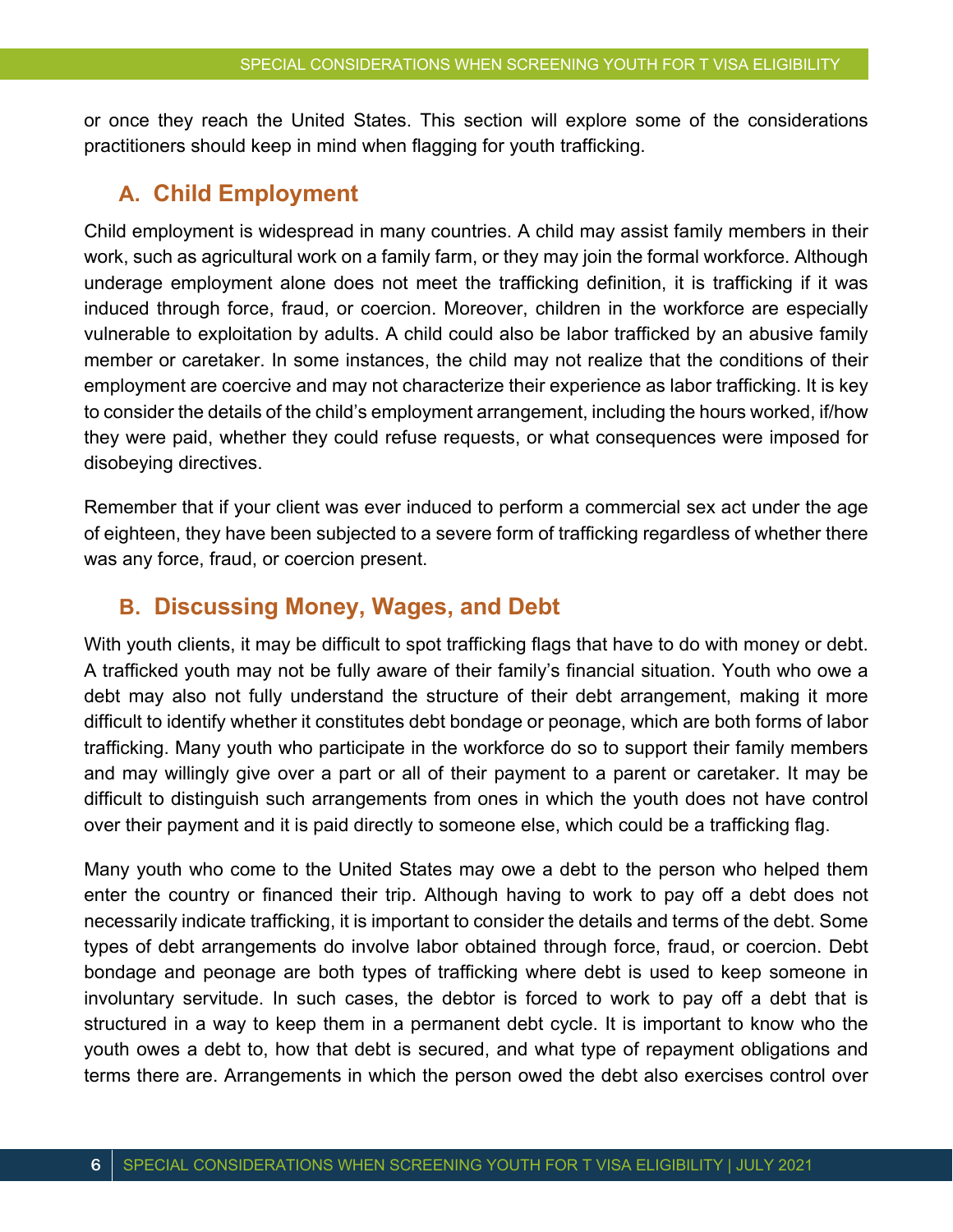the youth's conditions of employment or how they are paid can be especially strong indicators of potential trafficking. This is especially true where the money to pay off the supposed debt is taken directly out the youth's pay before they are paid the remaining balance. An employer holding the child's identity documents, preventing them from attending school, or controlling where they live and charging rent could be indicators of trafficking.

Even in cases where the youth is fully paid for their work, including when it is above the required minimum wage, trafficking may still be present. Many youth who are trafficked by organized criminal groups or smuggling networks may be well paid compared to formal sector work in the community. It is also possible that the youth may be nominally well paid, but that the trafficker controls their access to that money. In some cases, the youth may have begun to work willingly for the employer before they were trafficked. Even if they are paid and began working willingly, they may be prevented from quitting their work, sometimes through threats of violence, or may be subjected to other forms of force, fraud, or coercion as a means of control.

### **C. Identifying Trafficking by Caretakers and Partners**

In some cases, a youth may be trafficked by a parent, family member, romantic partner, or another adult caretaker, such as a distant relative or "good Samaritan" who promised to take them in or care for them. If the minor's trafficker is an adult caretaker or relative, it may be especially difficult to spot trafficking flags related to physical control given that children, especially at a younger age, are generally not given full autonomy by their caretakers. It is expected for young children to not be able to leave the house on their own, or have access to a phone or car, which would ordinarily be strong trafficking flags for adult clients.<sup>18</sup>

Traffickers who are also a youth's adult caretaker or domestic partner may employ subtle forms of manipulation in order to exploit and control them. They may also structure the living arrangement so that the youth is isolated and solely dependent on them for their needs. It is important to look for subtler forms of manipulation and physical control, such as the youth and trafficker living in a remote location where outside contact is limited. There may also be threats of harm or physical restraint, as well as more subtle threats, such as threats of legal process or document confiscation. In cases involving a caretaker, it may be helpful to ask about the promises that were made or the type of relationship that the trafficker and youth had at the outset. Over time the trafficker's behavior and nature of their relationship may have changed and become more exploitative.

<sup>18</sup> *See* Stephanie Richard, Carolyn M. Kim, & Erika Gonzalez, T Nonimmigrant Visas and Adjustment of Status for Victims of Human Trafficking: A Practical Guide to the Relevant Statutory Changes and Updated Regulations, Immigration Briefings, Issue 17-08, Aug. 2017, 7-8, https://www.castla.org/wpcontent/themes/castla/assets/files/reutgers-immigration-stephanie-richardIB-aug2017-08-17-final.pdf.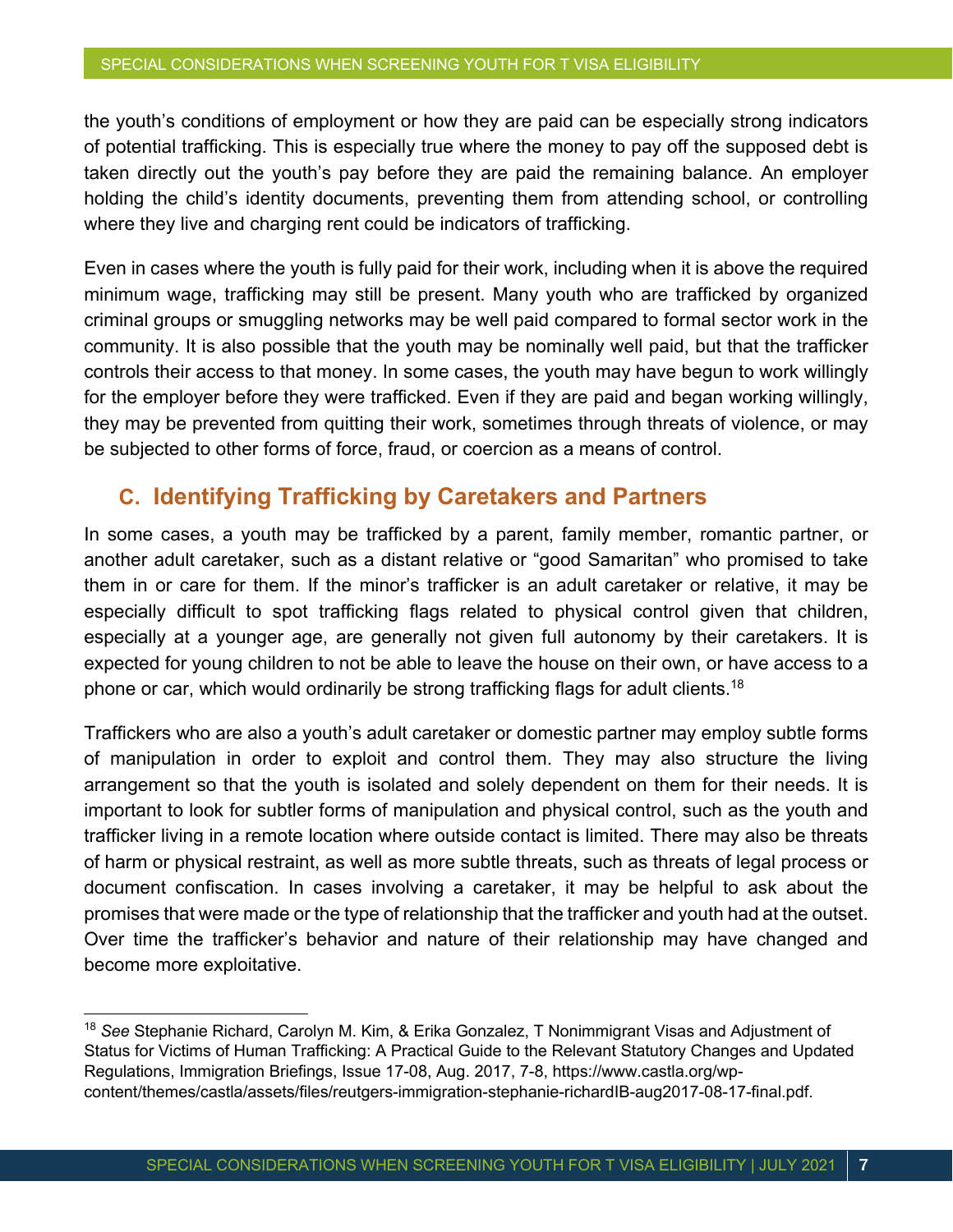# **IV. Supporting Youth Survivors**

Youth survivors of trafficking often have needs for support beyond your legal representation. It is important to know what resources are available to them and how to help ensure they can access them. Depending on the family and community support they are receiving youth survivors may have needs for support in housing, education, job training, healthcare, and mental health counseling.

The Trafficking Victims Protection Reauthorization Act requires encounters with a potentially trafficked minor to be reported to the Department of Health and Human Services ("HHS") within twenty four hours. <sup>19</sup> Minors who have potentially been trafficked are eligible for interim assistance and federally funded services even if they have not definitively shown that they are trafficking survivors. In such instances, HHS issues an eligibility letter to allow them to obtain services.<sup>20</sup> The eligibility letter also makes a child eligible for placement in Office of Refugee Resettlement (ORR) Unaccompanied Refugee Minor (URM) placement for children if they are in ORR custody.21 Because a child can remain in URM until the age of twenty one, it is a potential option for a child who is close to turning eighteen and is in danger of aging out into ICE custody. If a child has an eligibility letter, it is especially important to screen them for T visa eligibility. However, because the letters are issued in *potential* cases of trafficking, an eligibility letter alone does not necessarily indicate that they are eligible for T visa relief.

 $19$  22 U.S.C. § 7105(b)(1)(G)(ii).

 $20$  22 U.S.C. § 7105(b)(1)(G)(iv)(III).

 $21$  Office of Refugee Resettlement, Unaccompanied Refugee Minors Program, https://www.acf.hhs.gov/orr/programs/refugees/urm.